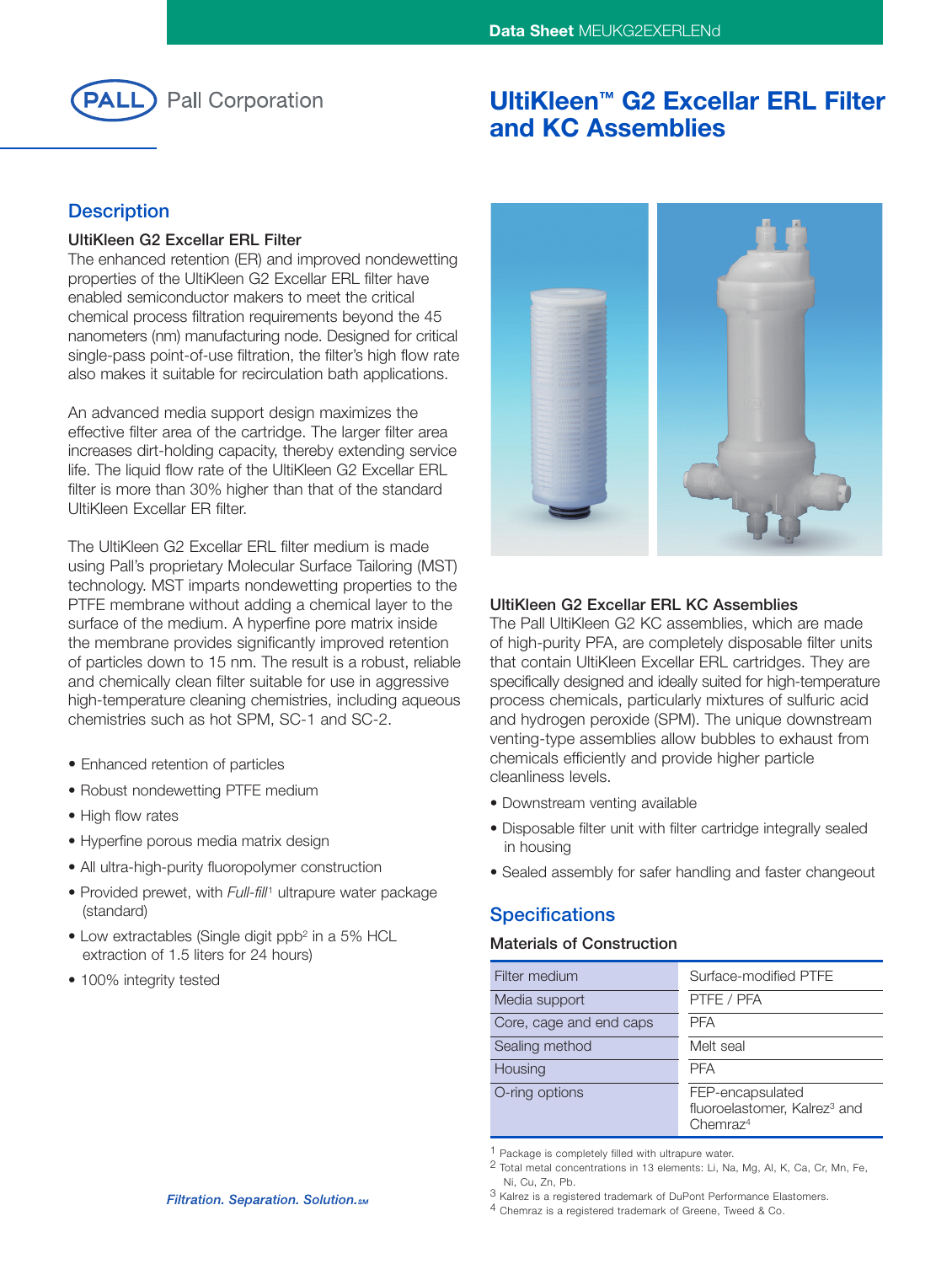### **Removal Ratings and Operating Conditions**

|                                  | UltiKleen G2 Excellar ERL Filter       |                                        |                                          | UltiKleen G2 Excellar ERL KC Assemblies                                                                                                                                                                                                                       |
|----------------------------------|----------------------------------------|----------------------------------------|------------------------------------------|---------------------------------------------------------------------------------------------------------------------------------------------------------------------------------------------------------------------------------------------------------------|
|                                  | ABFG1                                  | ABFG <sub>2</sub>                      | ABFG3                                    | T-flow, in-line, L-flow (10 in.)                                                                                                                                                                                                                              |
| Removal rating                   | 15 nm, 20 nm                           |                                        |                                          |                                                                                                                                                                                                                                                               |
| Filter area                      | $3 \text{ m}^2$ / 32.3 ft <sup>2</sup> | $6 \text{ m}^2$ / 64.6 ft <sup>2</sup> | 13 m <sup>2</sup> / 32.3 ft <sup>2</sup> |                                                                                                                                                                                                                                                               |
| Maximum operating<br>temperature | 180°C / 356°F                          |                                        |                                          |                                                                                                                                                                                                                                                               |
| Maximum operating<br>pressure    | 10.59 MPaG (85.6 psig) @ 50°C (120°F)  |                                        |                                          | 0.5 MPaG (72.5 psig) @ $25^{\circ}$ C (77 $^{\circ}$ F)<br>0.4 MPaG (58 psig) @ 60°C (140°F)<br>0.35 MPaG (50.7 psig) @ 90°C (194°F)<br>0.20 MPaG (29 psig) @ 120°C (248°F)<br>0.15 MPaG (21.8 psig) @ 150°C (302°F)<br>0.12 MPaG (17.4 psig) @ 170°C (338°F) |

## **Typical Flow Characteristics – 1 cP fluid, 20 °C**



0.06 0.05 0.04 0.03 0.02 0.01 0

**Clean pressure drop** (MPa)

Clean pressure drop (MPa)





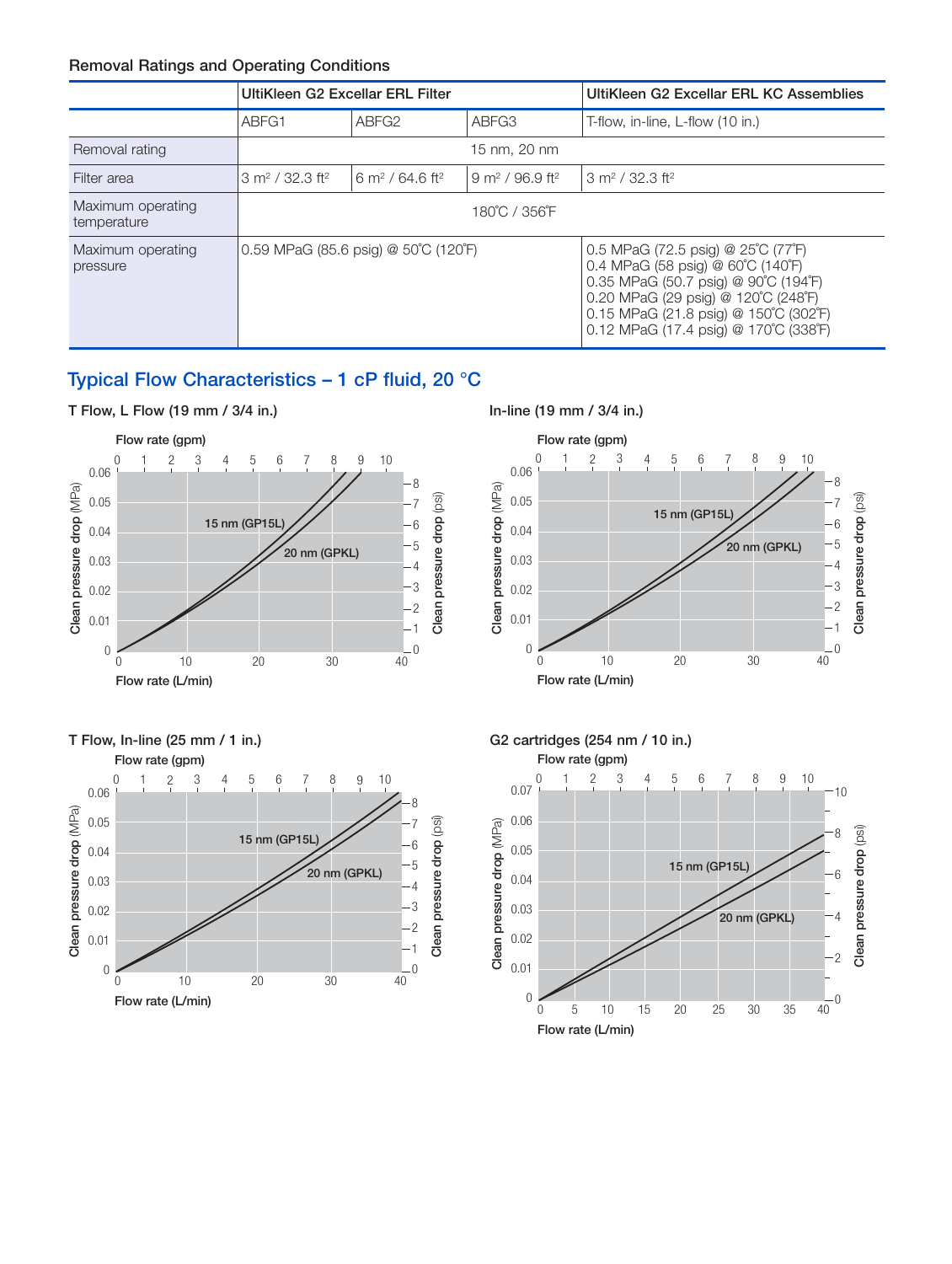## **Dimensions (nominal)**



# **Dimensions by Configuration**

| UltiKleen G2 Excellar ERL KC Assembly (LDFG / LDFV) |                                    |               |                                    |          |                                             |        |                                      |                 |                                             |
|-----------------------------------------------------|------------------------------------|---------------|------------------------------------|----------|---------------------------------------------|--------|--------------------------------------|-----------------|---------------------------------------------|
| In-line                                             | Nominal<br>Length (L)<br>(mm / in) | <b>T-Flow</b> | Nominal<br>Length (L)<br>(mm / in) | VT style | <b>Nominal</b><br>Length $(L)$<br>(mm / in) | L-flow | Nominal<br>Length $(L)$<br>(mm / in) | <b>VL</b> style | <b>Nominal</b><br>Length $(L)$<br>(mm / in) |
| 12E2                                                | 396.5 / 15.6                       | 12E2          | 408/16.1                           | 12E2     | 377/14.8                                    | 12E2   | 408/16.1                             | 12E2            | 440 / 17.35                                 |
| 12E51                                               | 412/16.2                           | 12E71         | 403/15.9                           | 128E2    | 385/15.2                                    |        |                                      |                 |                                             |
| 124E51                                              | 412/16.2                           | 13E0          | 495 / 19.5                         | 12E71    | 377/14.8                                    |        |                                      |                 |                                             |
| 16E8                                                | 428 / 16.9                         | 13E1          | 432/17                             |          |                                             |        |                                      |                 |                                             |
| 16E51                                               | 436 / 17.2                         | 13E2          | 442 / 17.4                         | 128E71   | 402 / 15.8                                  |        |                                      |                 |                                             |
| 17E0                                                | 448 / 17.6                         | 13E6          | 416/16.4                           | 128E72   | 402 / 15.8                                  |        |                                      |                 |                                             |
| 17E1                                                | 445 / 17.7                         | 13E9          | 433 / 17.1                         | 13E1     | 445 / 17.5                                  |        |                                      |                 |                                             |
| 17E51                                               | 442 / 17.4                         | 13E51         | 473 / 18.6                         | 13E51    | 444 / 17.4                                  |        |                                      |                 |                                             |
| 17E71                                               | 462 / 18.2                         | 13E71         | 444 / 17.5                         | 168E71   | 403 / 15.9                                  |        |                                      |                 |                                             |
|                                                     |                                    |               |                                    | 168E72   | 403 / 15.9                                  |        |                                      |                 |                                             |

## **Part Numbers / Ordering Information**

**UltiKleen G2 Excellar ERL Filter**

**ABFG** 1 **GP** 2 **L3EH1** 3

### **Table 1**

### **Table 2**

|   | Code Length (Nominal)<br>mm / in |
|---|----------------------------------|
|   | 244/10                           |
| 2 | 487 / 20                         |
| 3 | 726 / 30                         |

|    | Code Removal Rating |
|----|---------------------|
| 15 | $15 \text{ nm}$     |
|    | $20 \text{ nm}$     |

#### **Table 3**

|       | Code Prewet Option                                                           |
|-------|------------------------------------------------------------------------------|
| -K3.  | Prewet filter (packeged in DI water)                                         |
| $-K7$ | Prewet filter (packaged in DI water),<br>low metal extractables <sup>5</sup> |

5 Contact your local Pall representative for information about extractables.